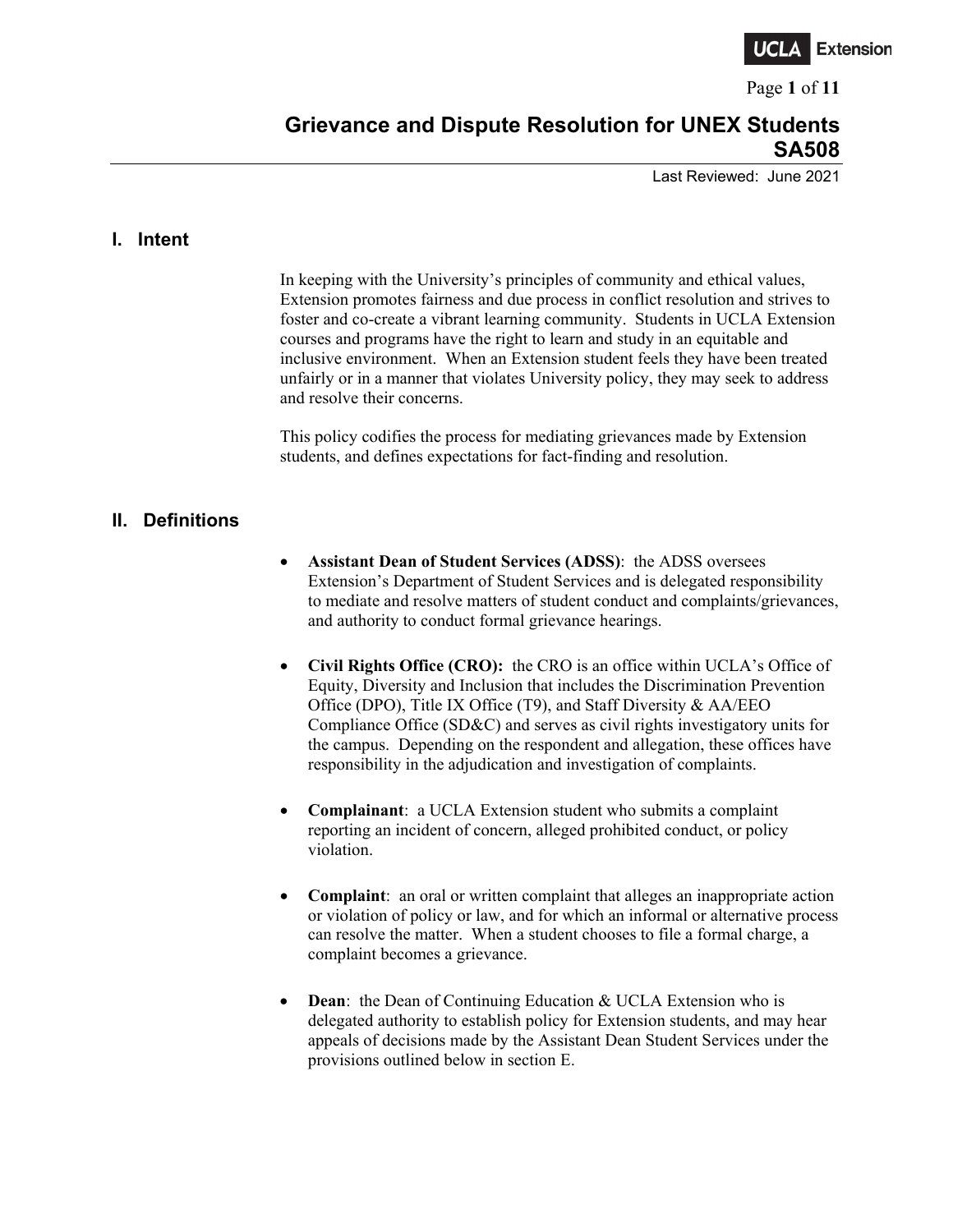

- **Days**: University business days, not including Saturdays, Sundays, or days on which the campus is closed.
- **Extension Human Resources (EHR)**: a department within UCLA Extension responsible for mediating grievances made against an Extension staff employee or instructor, in coordination with responsible campus offices.
- **FERPA**: the federal *Family Educational Rights and Privacy Act,* [20 U.S.C.](https://www.google.com/search?sxsrf=ALeKk03PHs_5QdnFE9ueenQENydXF9_pNA:1603749863619&q=20+U.S.C.&stick=H4sIAAAAAAAAAONgVuLSz9U3MLIwMzMsWMTKaWSgEKoXrOesBwBOkPs9GgAAAA&sa=X&ved=2ahUKEwiQtrfnodPsAhUJuZ4KHVKZD0AQmxMoATAgegQIIBAD) § 1232g; 34 CFR Pt. 99, defines the terms and conditions under which UCLA protects and discloses information contained in students' educational records.
- **Grievance**: a claim of harm caused by violation of policy or law that becomes a formal charge when a dispute cannot be resolved at an initial level by an informal process.
- **Grievance Coordinator**: the Assistant Dean of Student Services (ADSS), or other delegated UCLA Extension administrator, who consults and works with Extension administrative and academic units to address and resolve student complaints and grievances.
- **Grievance Hearing Officer**: the Assistant Dean of Student Services, or other delegated UCLA Extension administrator, who shall preside over a formal administrative hearing to resolve a student grievance.
- **Incident Reporting Form (IRF):** the official form to report and log incidents of concern and complaints; this form may be utilized by Extension students, instructors, academic and administrative staff, and community members.
- **Preponderance of Evidence**: an evidentiary standard in which the totality of the evidence demonstrates that it is *more likely than not* that the alleged action or conduct occurred.
- **Program Director/Continuing Educator**: a PD/CE is an academic employee who develops and manages academic courses and program curriculum for UCLA Extension. PDs/CEs work with a team of program managers/representatives and are responsible for the academic administration of courses, instructors, and students.
- **Respondent:** the person or people against whom a complaint or grievance is made, or the person or entity accused of prohibited conduct or policy violation.
- **SVSH / Title IX Policy and Adjudication Frameworks**: the *Sexual Violence and Sexual Harassment* (SVSH) policy and related *Sexual Violence and Sexual Harassment Adjudication Frameworks* codify the University's responsibilities related to sexual violence, sexual harassment, retaliation, and other prohibited behavior as defined in this policy in order to ensure an equitable and inclusive education and employment environment.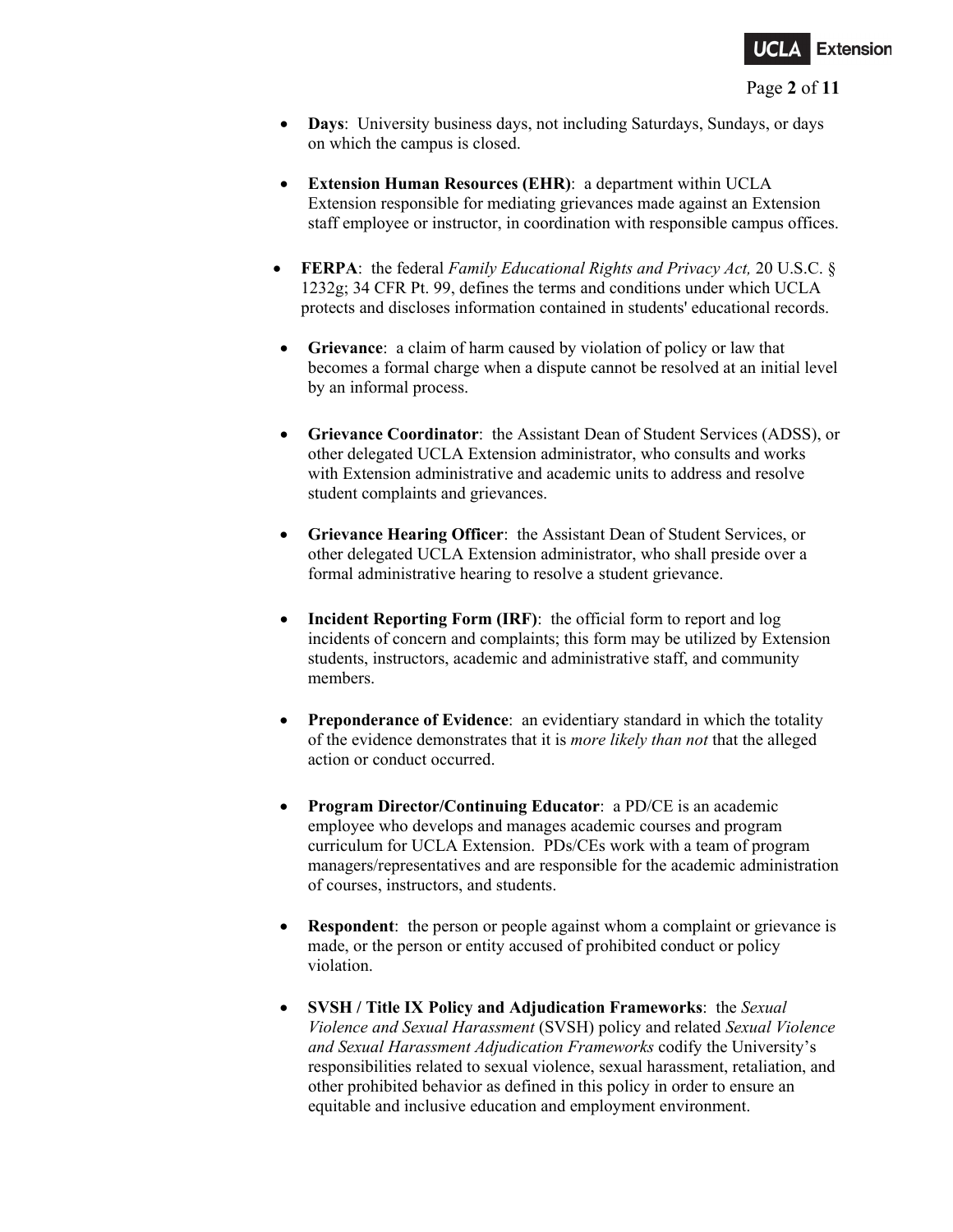

- **Student**: a person for whom UCLA Extension maintains student records and who has enrolled in a course or a program curriculum offered by UCLA Extension. An Extension student may make a complaint or file a grievance regarding an incident that occurred while they were enrolled in an Extension course or program, or thereafter, in accordance with the statute of limitations outlined in this policy.
- **Student Conduct Code**: UCLA Extension policy *SA507 Student Rights & Responsibilities* which outlines rights, responsibilities, and the conduct code for Extension students.
- **Student Services (SS)**: a department within UCLA Extension responsible for student administrative services related to enrollment/registration, cashiering, student records, career and alumni services, disability services, financial aid, and student rights/responsibilities.
- **Student Rights & Responsibilities Center (SRRC)**: a unit within UCLA Extension's Department of Student Services, including the Office of Disability Services (ODS), who is responsible for the administration and management of the student conduct code, disability services, and ADA/504 compliance; administration of related training; and mediation and coordination for student complaint resolution.

# **III. Policy Statement**

# **A. Nondiscrimination**

It is the policy of the University of California to uphold and comply with antidiscrimination laws, including Title VI of the 1964 Civil Rights Act; 2020 Department of Education Title IX Regulation; the 1973 Rehabilitation Act, Section 504; and the 1990 Americans with Disabilities Act Title II.

The University of California, in accordance with applicable Federal and State law and University policy, does not discriminate on the basis of race, color, national origin, religion, sex, gender identity, pregnancy, physical or mental disability, medical condition, ancestry, marital status, age, sexual orientation, citizenship, or service in the uniformed services. The University also prohibits sexual harassment, sexual violence, dating violence, and retaliation. This nondiscrimination policy covers admission, access, and treatment in University programs and activities.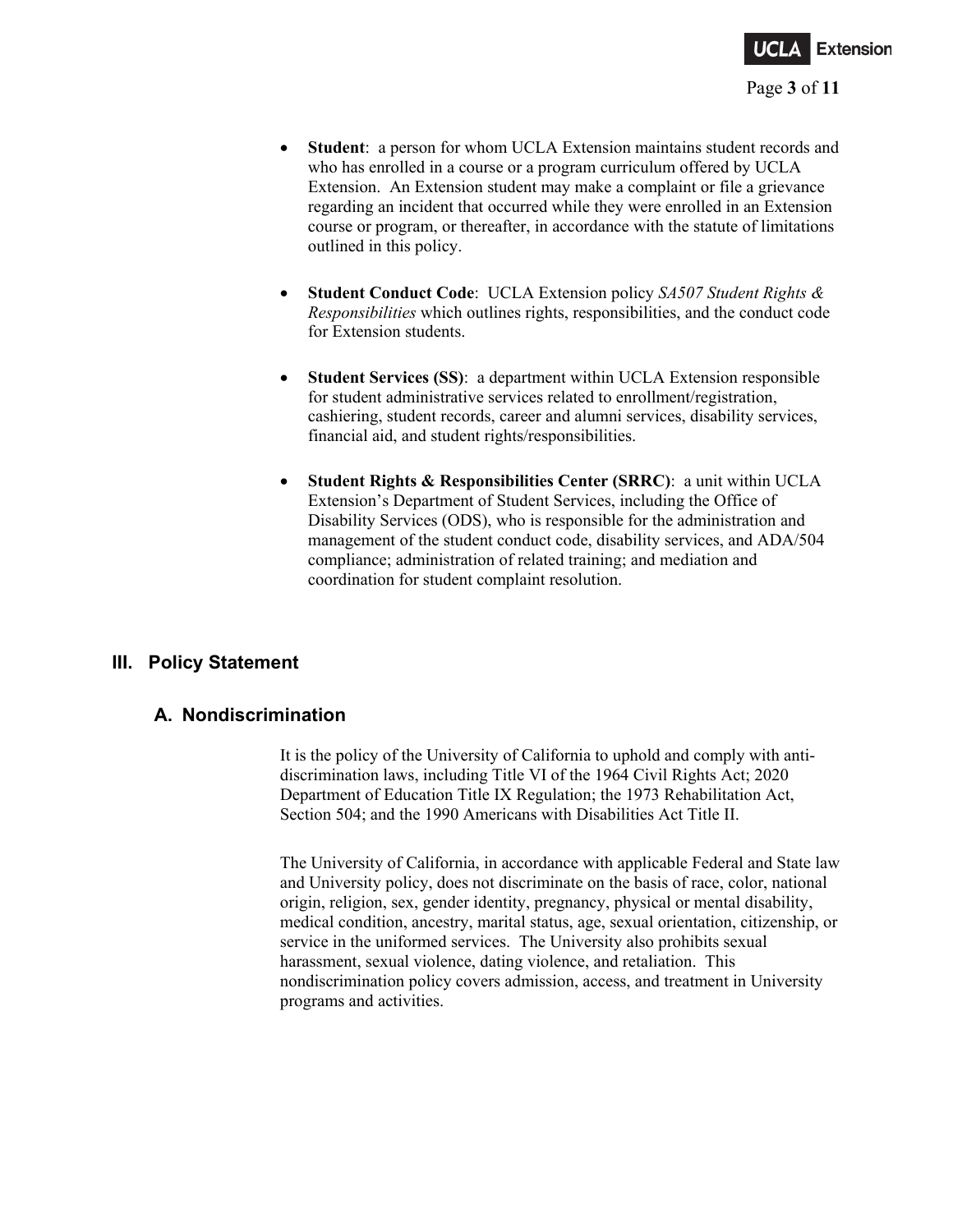

# **B. Delegations and Responsibilities**

UCLA Extension's Assistant Dean of Student Services is delegated responsibility to mediate the resolution of Extension student complaints and grievances. Exception to this fundamental delegation requires prior approval of the Dean. Depending on the circumstances of a complaint, the ADSS, and designated staff in Student Services, will lead the effort to resolve the matter in coordination and consultation with Extension stakeholders. These key stakeholders shall work with the ADSS to mediate the following types complaints made by students:

- **1. Program Directors (PD)/Continuing Educators (CE)**: for complaints related to academic/instructional quality or regarding an action or failure to act by an instructor, proctor, program staff or advisor/counselor, such as a demand for grade change or for re-examination, demand for reconsideration of an adverse admissions decision or mistreatment in an admissions process, for the assignment of an *Incomplete* grade, the waiving of an academic requirement, irregularity in testing, a petition for extra credit; a demand for a make-up exam, any claimed failures or misdirection in academic counseling; or a claim of theft of intellectual property.
- **2. Administrative Directors and Managers**: for complaints related to an alleged service failure, action or failure to act by the administration, such as matters regarding financial aid counseling, billing and payment disputes, access to or correction of students' records; violations of the federal *Family Educational Rights and Privacy Act* (FERPA); matters of international students' continuing status; or a failure or mishandling of an enrollment, permission to enroll (PTE), waitlist or payment transaction
- **3. Student Rights & Responsibilities Manager**: for claims of prohibited discrimination made against a student, in coordination with the responsible campus office(s), and student allegations of disability-based discrimination, harassment, or failure to accommodate.
- **4. Registrar**: for complaints regarding student records and claims of FERPA violation.

Claims framed as a *request for refund* by students will be adjudicated per the terms of Extension's *[Refund Policy](https://www.uclaextension.edu/sites/default/files/pdf/UCLA-Extension-Refund-Policy-SA500.pdf)* which delegates administration of refunds and processing of petitions for refund exceptions.

**5. Extension HR**: for complaints of discrimination and misconduct against an Extension staff employee or instructor, in coordination with the responsible campus office(s).

Student complaints directed to the Extension Dean's Office, or received at the Dean's office having been redirected by the Chancellor's or President's offices, will be forwarded to the Associate Dean of Student Services for review.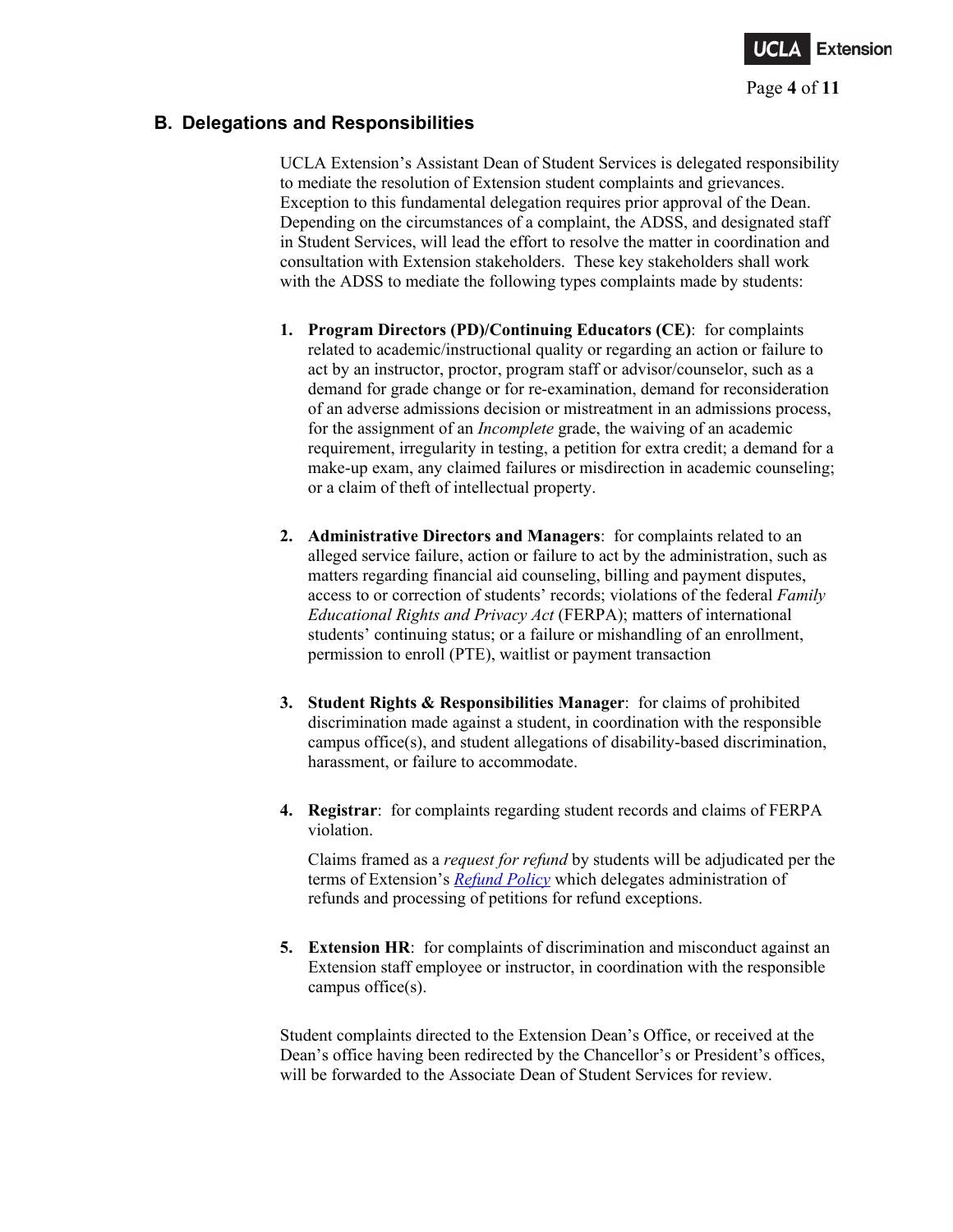

# **C. Reporting Student Grievances**

Extension considers any complaint to warrant timely response and resolution. Often, a student's concern or complaint may be addressed by staff immediately in real-time with clarification of information, explanation of policy, and responsive customer service.

In cases when a student complaint alleges violation of policy, malfeasance, and harm incurred as a result, the student is encouraged to report the complaint in writing to Extension. For complaints regarding discrimination, as stated in section III.A, students may choose to report directly to the campus [Civil Rights](https://equity.ucla.edu/our-edi-team/civil-rights-office/)  [Office.](https://equity.ucla.edu/our-edi-team/civil-rights-office/)

### **1. Reporting an Incident**

Incidents and complaints may be reported to Extension with the centralized *[Incident Reporting Form](https://incidentreporting.uclaextension.edu/Pages/IncidentForm?sec=)* (IRF). Access to the IRF will be made available via Extension's communication avenues including public-facing sites, intranet sites, and the instructor site.

This form logs an incident of concern and enables Extension to document and resolve the matter. Students may report a complaint anonymously, but are advised that this may limit the ability to respond to and resolve the matter. A student who may require reasonable accommodation in reporting an incident may contact the ODS/SRRC for assistance.

### **2. Timeframe for Reporting**

Students may file a complaint anytime when an incident of concern occurs, and are encouraged to report sooner rather than later so that the matter may be resolved early. Grievances alleging misconduct or violation of the student conduct code must be made within one (1) year following the discovery of alleged misconduct, unless an exception is granted by the Dean of Continuing Education & UCLA Extension.

Grievances alleging ADA/disability discrimination are legally mandated to be filed within 180 days from the time a student could have reasonably expected to have knowledge of the alleged violation. Grievances alleging violation of the SVSH policy/Title IX have no time limit for reporting.

# **D. Complaint and Grievance Resolution**

#### **1. Initial Review**

Complaints reported via the IRF will be reviewed by the SRRC to determine the circumstances, type of complaint, and respondent's role.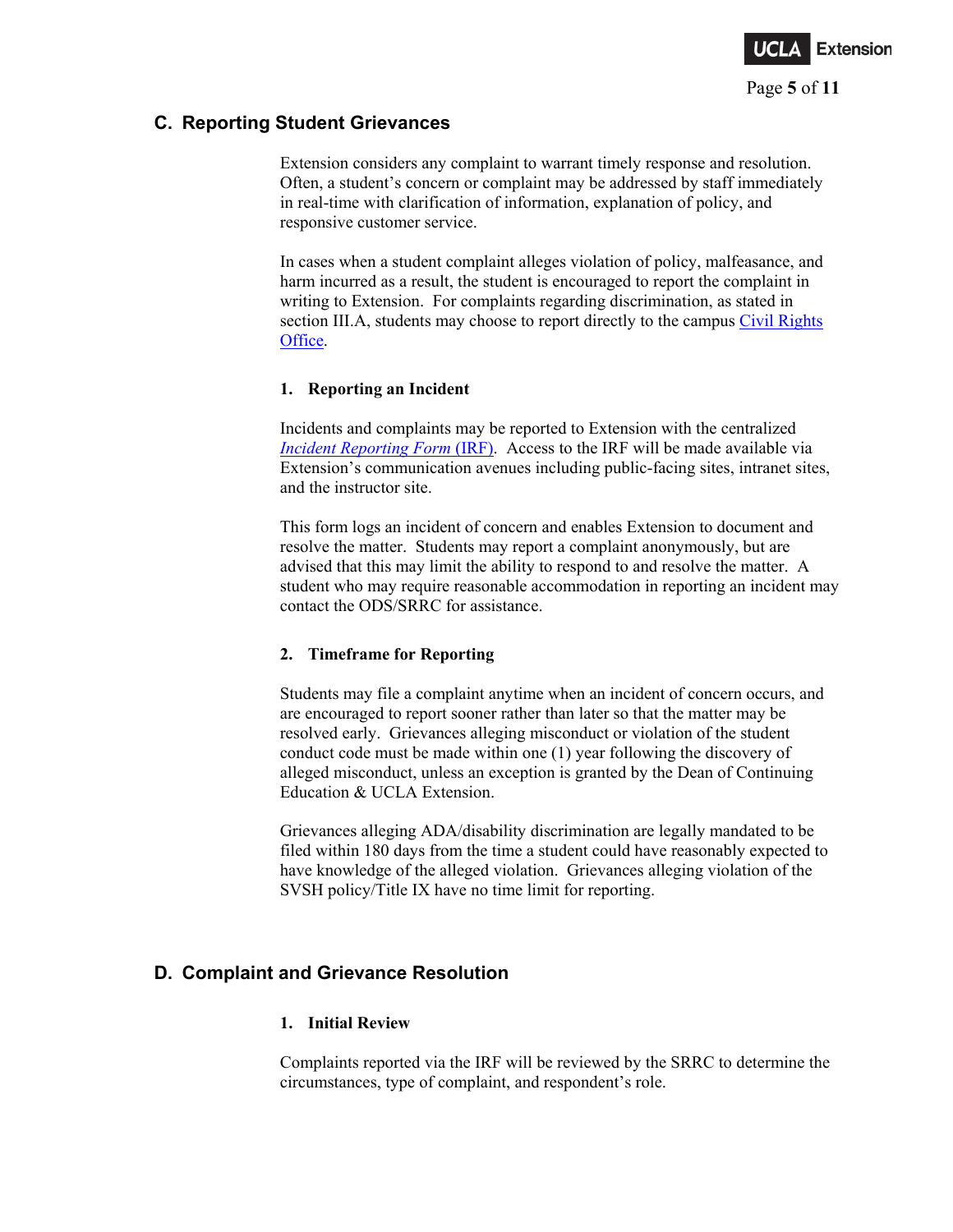

#### Page **6** of **11**

- If a complaint alleges discrimination, Extension works in coordination with responsible offices in the campus Civil Rights Office in accordance with University policy.
- Disability discrimination complaints based on physical or mental disability or perceived physical or mental disability, as regulated by the ADA and policy, are mediated by the SRRC and the ADSS, in consultation with the ADA/504 Compliance Office.
- For complaints of disability discrimination, the Office of Disability Services is required to verify and determine if the student notified and registered their disability with Extension. Students with a disability who require an accommodation in order to participate in an Extension course or program must register with the ODS. This registration notifies the University and ensures Extension has a record of the student's disability. Following registration and receipt of sufficient documentation from the student, the ODS will consult with the student and an appropriate representative of the course or program to determine and issue an approved set of academic adjustments that are reasonable and would not fundamentally alter the nature of the program.
- Complaints made against an instructor who is also an Extension employee shall be addressed according to the role in which the person was functioning at the time of the incident, and are mediated by EHR.
- To ensure the integrity of the instructor-student relationship, Extension instructors are held to the standard of conduct expressed in their contract terms and conditions, interpreted, in accordance with the Academic Personnel Manual (APM) policy. The APM outlines unacceptable conduct and states the responsibility of instructors to conduct their pedagogical relationship with students from an understanding of University policies. Extension instructors may not enter into romantic or sexual relationships with students for whom they have academic responsibility (instructional, evaluative, or supervisory).

### **2. Guidelines for Mediation**

Extension's process for resolving student grievances will follow these guidelines, and applicable policy and law.

• As an academic division within the UC and UCLA, Extension can adjudicate matters only for UCLA Extension students. Extension may not exercise jurisdiction over a respondent who is not affiliated with UCLA Extension. Cases in which the alleged respondent is affiliated with UCLA will be referred to the UCLA department with delegated authority.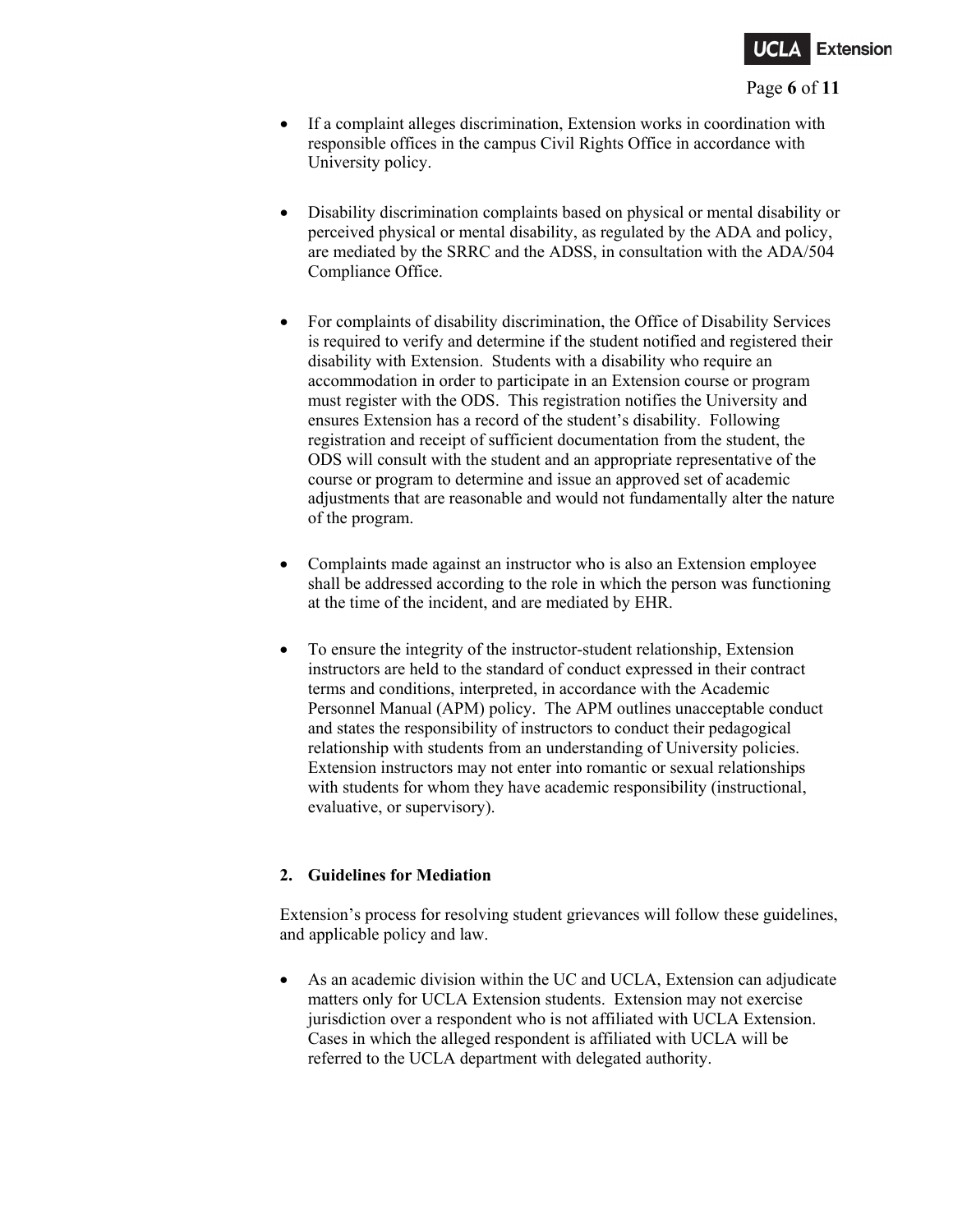

#### Page **7** of **11**

- At the outset, students will be provided a written statement of their rights, a list of available support services both within and outside the University, a copy of the SVSH policy (as applicable), a copy of this grievance policy, a copy of policy SA507, and information on the adjudication/resolution process.
- Per policy *SA507 Student Rights & Responsibilities*, students have the right not to participate in a resolution process whether they are the complainant or respondent. However, the process may proceed without their participation and can result in decisions made based on the information available. No inference can be drawn as a direct result of a student's non-participation.
- In cases in which the student complainant chooses not to participate after having reported a complaint, refusing to attend meetings or respond to communications, UCLA Extension has the discretion to address the complaint based on the information available.
- Extension will timely address concerns about bias or conflict of interest raised by a complainant or respondent about individuals responsible for processing their complaint, including but not limited to redelegating roles of investigators, hearing officers, and individuals assigned to address appeals.
- University policy prohibits retaliation or intimidation against those who file a grievance or anyone participating in the grievance adjudication process.
- A complaint filed regarding a case that is in the resolution process may not be used to impede or remedy a current open case. A complaint or grievance cannot be used to re-open outcomes of conduct cases that have been closed. Students who fabricate information or knowingly provide false information may be disciplined under the student conduct code.
- In the course of a review or investigation, interim measures, including a disciplinary no-contact order, or emergency/interim suspension or exclusion may be imposed when it is determined that one party may pose a threat to the health or safety of another.
- As a matter of sound risk management, if at any time an Extension staff member becomes aware that the grievant may escalate the matter to a lawsuit, that staff member shall notify the Dean and, as designated Associate or Assistant Dean.
- Student grievances are adjudicated based on a preponderance of evidence standard of proof, that is, whether it is more likely than not that the alleged action or conduct occurred.
- Extension students may seek neutral consultation with the campus Office of [Ombuds Services.](http://www.ombuds.ucla.edu/) Ombudspersons provide assistance on an informal basis for dispute resolution to the campus community.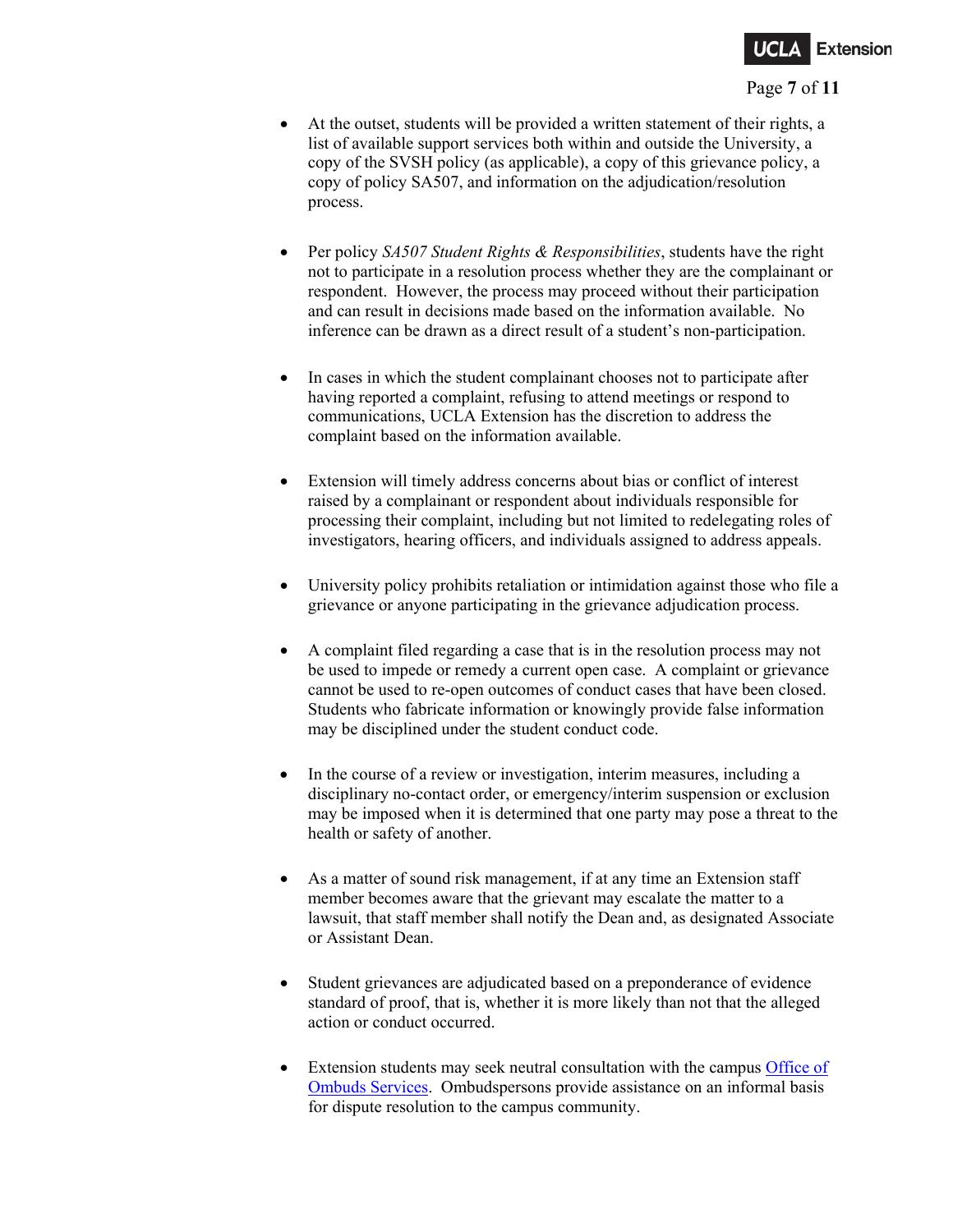

#### **3. Informal Resolution**

- Efforts will be made first to resolve a student's complaint by informal resolution within fifteen (15) days from the time the complaint was made known via the documented submission of the IRF.
- Informal resolution will include an assessment, written response and consultation with the student complainant. During the assessment, information will be gathered with the purpose to: (1) clarify the complainant's allegations, (2) determine whether the report plausibly alleges an act of prohibited conduct or policy violation, and (3) determine whether there is sufficient information to resolve the matter informally or to proceed with a formal investigation and hearing.
- In addition to collecting information from the student complainant, other relevant individuals, including witnesses and/or additional complainants may also be contacted as is necessary to complete the assessment.
- During this stage of the complaint handling process, the respondent is not provided formal notice. Unless the respondent is contacted for further information they may be unaware that any complaint has been reported. If the respondent inquires during the initial assessment, the ADSS, or designee, may confirm whether or not a complaint has been filed against the respondent but will provide only general information about the allegations. In exceptional cases, for example if there are serious concerns of retaliation or destruction of evidence, the ADSS, or designee, may not give the respondent any information about the complaint, including the fact that a complaint has been filed.
- Based on the assessment and circumstances, the ADSS, or designee, may facilitate communications to determine and propose a remedy to resolve the matter informally. The remedy will be communicated in writing to the relevant parties via email. If the proposed remedy is acceptable to all parties, the resolution will be documented, implemented and the matter considered resolved.

### **4. Formal Resolution**

- If the complaint cannot be resolved informally, the matter will proceed as a formal grievance. Resolution of formal grievances will be completed within the timeline applicable to the investigating office under the applicable policy. Applicable timelines may be extended for good cause and such extensions will be communicated to all parties by the designated investigator.
- The formal grievance resolution process will include a formal fact-finding investigation, a written notification of investigation to the complainant and respondent, an administrative grievance hearing, a report of findings,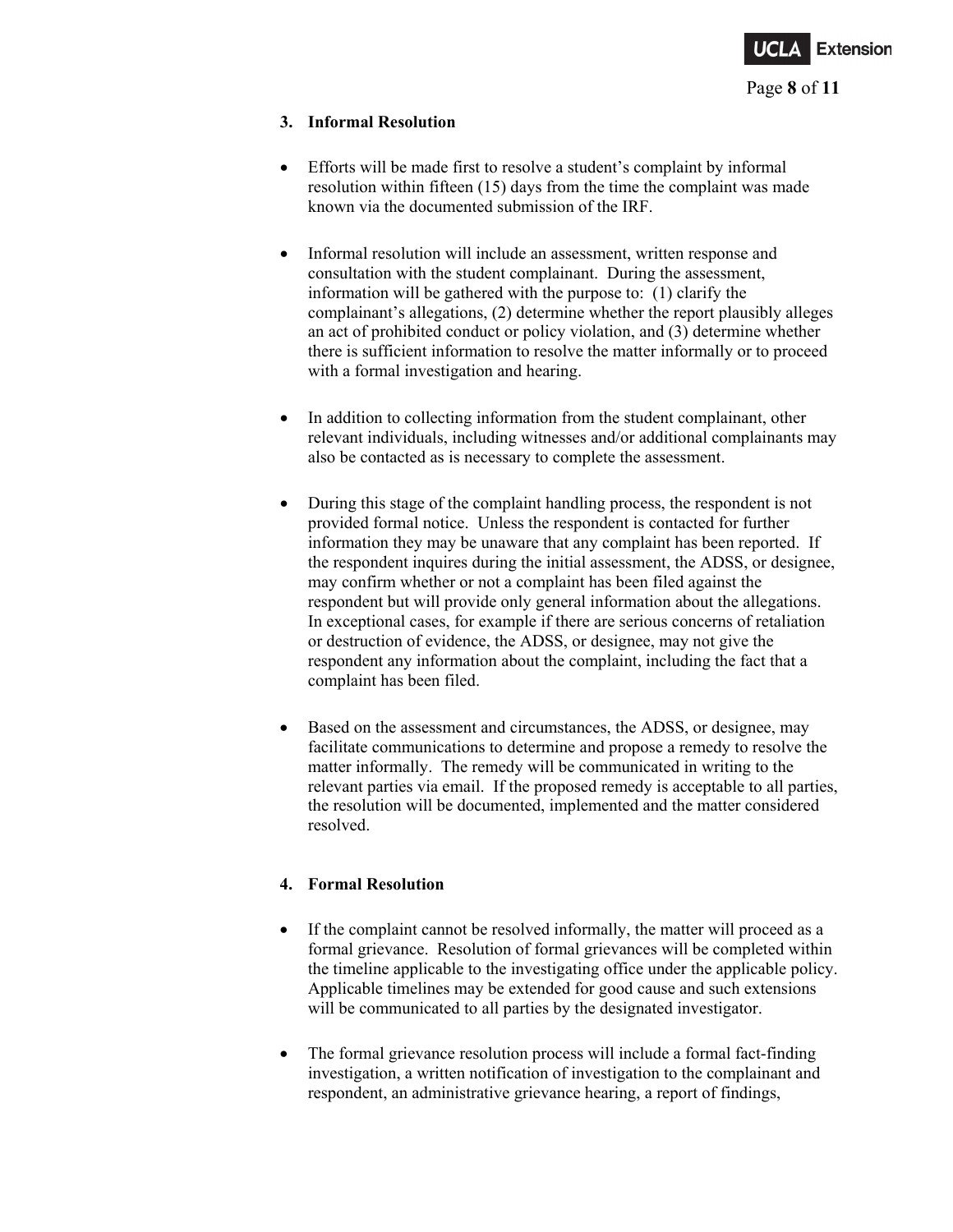

#### Page **9** of **11**

notification of decision, and a process for appeal. The grievance hearing officer, the ADSS or designee, will preside over the formal hearing and all parties will be notified of the timeline for each step.

- Formal resolution of discrimination grievances under the purview of the campus Civil Rights Office, will be conducted in accordance with applicable procedures and adjudication frameworks which designate the investigator and hearing officer.
- Communications to address and resolve a grievance will be documented in written correspondence, email, and/or reporting forms as applicable. A formal business letter should be utilized to communicate a decision/ruling and appeal process.

# **E. Appeals**

Notifications of decision from the formal resolution process will include information and guidance on the process to appeal. A student grievant may appeal the decision within ten (10) days of the date of the notification of decision. Appeals will be heard on the following grounds:

- 1. there was an error in the application or interpretation of policy or an error in procedure that materially affected the outcome;
- 2. there is new evidence that was not known and not available to the parties at the time of the decision or hearing that could have materially affected the outcome.

Claims of appeal that do not meet these grounds may not move forward with the appeal process and the decision will be final. The Dean, or their designee, will review appeals first on the timeliness of submittal, and then on the grounds stated above. The Dean, or their designee, may decide to uphold the original decision, or modify it if the they determine that new material evidence is sufficient to alter the original decision, or send the case back to the hearing officer to be reheard. The decision of the Dean or their designee is final.

# **F. Special Case: Grieving Final Grades**

The University of California does not consider grades to be grievable except under narrow circumstances. Instructors and students must be informed about the academic grading policy via Extension's public-facing sites, student and instructor portals and sites, as well as orientations or trainings.

Final grades are not grievable based on an academic consideration, but nevertheless require response as there may be cause for review under special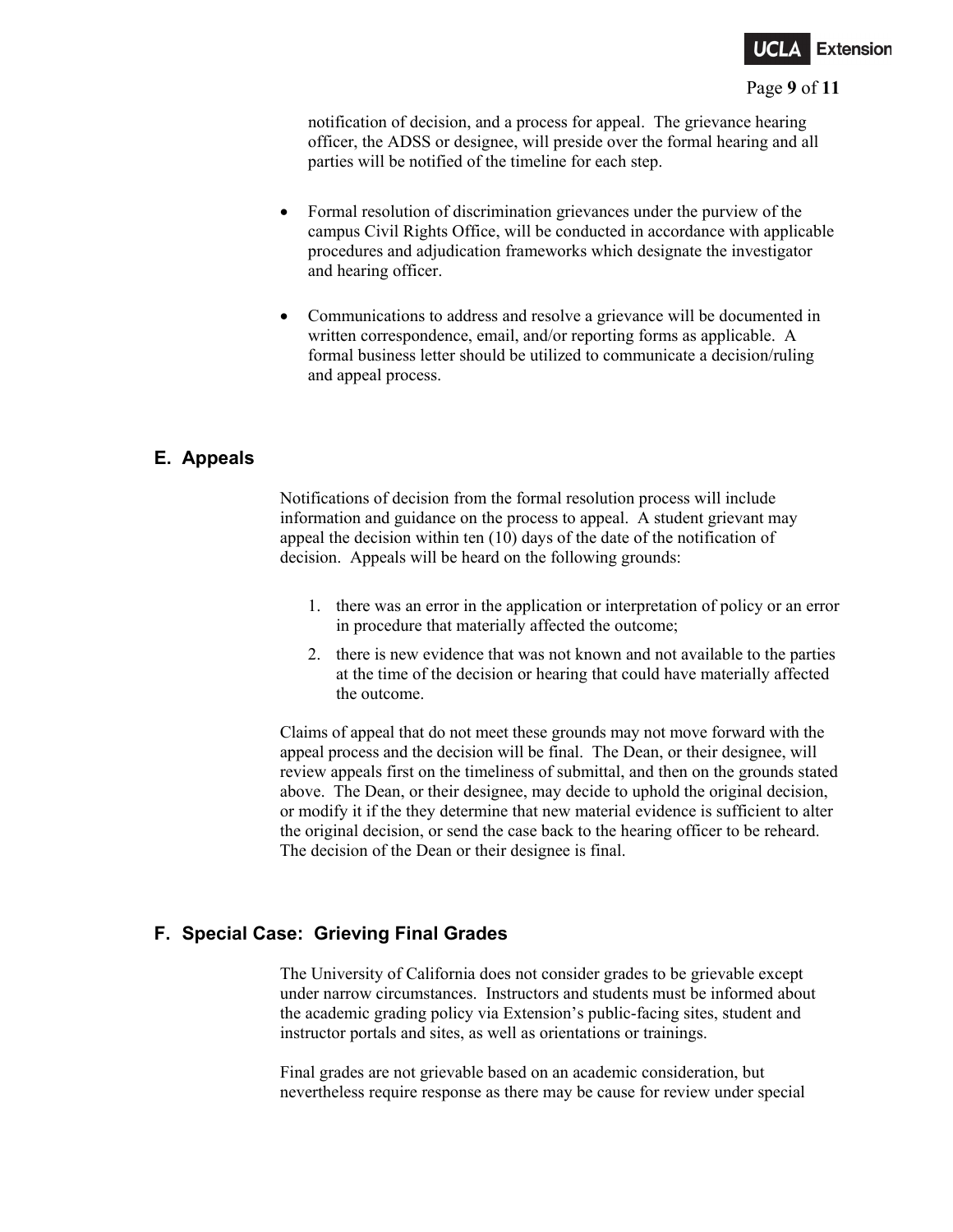

#### Page **10** of **11**

circumstances. Instructors who report a clerical or procedural error must request to the Extension Registrar that the grade be changed.

Program Directors/CEs and designated program managers will manage the review and response of a student's petition for change in final grade, with the understanding that UC Academic Senate Regulation 780 B declares:

*All grades except Incomplete are final when filed by the instructor of record in an end-of-term course report. However, the correction of a clerical or procedural error may be authorized as the Division directs. No change of grade may be made on the basis of reassessment of the quality of a student's work. No term grade except Incomplete may be revised by reexamination.*

Consistent with Los Angeles Division protocol, Extension's Registrar is authorized to direct a change in a final grade: a) upon the declaration of the *Primary Instructor of Record* that a clerical or procedural error occurred, or b) upon written request of the Program Department Director or the Dean or Associate/Assistant Dean in cases where it has been determined that an instructor has assigned a grade on a basis other than academic grounds thus violating one or more provisions of University policy.

### **G. Training, Data Management and Record-Keeping**

Training on this policy and related procedures will be conducted by the SRRC, in collaboration with administrative and academic program areas within Extension. Additional collaboration and resources from related campus offices may also be utilized in training content and development.

The SRRC is responsible for maintaining and tracking data on student complaints and grievances for the purpose of institutional compliance and reporting requirements. In accordance with the University records retention policy, grievance records will be maintained for five (5) years after the end of the academic year in which the case is closed. This data is subject to confidentiality and privacy policies and may inform the development and improvement of Extension student services.

### **IV. References and Listing**

This policy will be publicly listed. Questions and comments are welcomed by the *Office of the Dean, Continuing Education and UCLA Extension*, (310) 825- 2362; [DeansOffice@uclaextension.edu.](mailto:DeansOffice@uclaextension.edu)

*See also:*